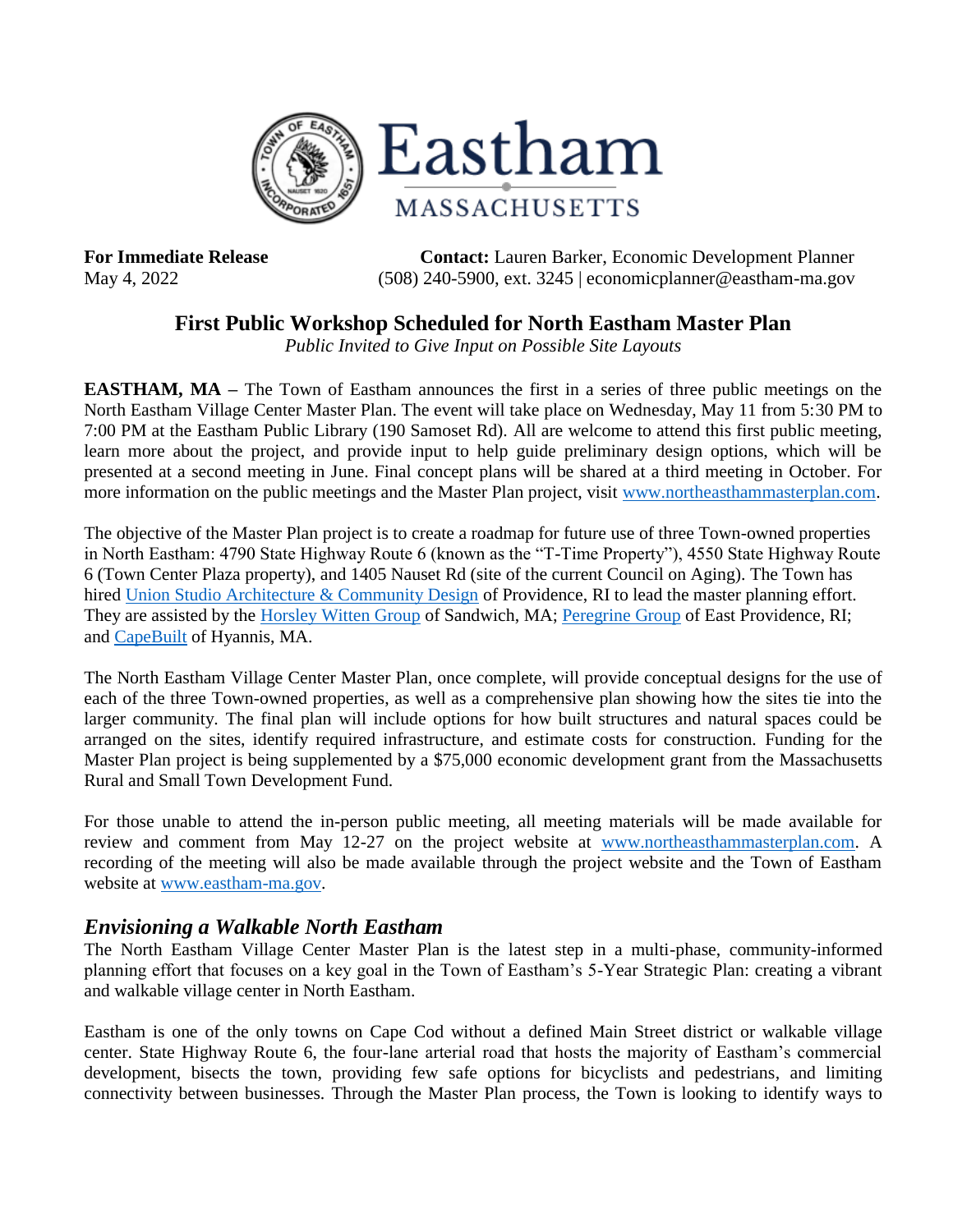balance Eastham's historic, small-town identity and environmental considerations with increased vibrancy and economic opportunity.

## *Community-Informed Planning*

Significant work has already been completed to identify and narrow options for use of the three Town-owned parcels which, together, will form the basis of the Master Plan. In November of 2021, after two years of extensive research and community input, the Town's T-Time Development Committee presented the Eastham Select Board with a set of recommendations for how the properties could be used. The T-Time Committee's recommendations will inform, and guide, the North Eastham Village Center Master Plan.

Committee recommendations prioritized recreational green space, a public community center building, housing, and small business/commercial uses to be spread across the three sites. Walkable, car free areas; a balance of natural and built space; and respect for Eastham's small-town charm and natural environment were all highlighted as integral to any project plans moving forward. Echoing the Town's own goals in acquiring the Town Center Plaza property, the Committee recommendations noted that the six businesses currently on that site should be retained through any future redevelopment, and that the owners and operators of these businesses should be closely involved in the Master Plan process. The full set of recommendations can be found on the T-Time Committee project website at [www.easthamttime.org.](http://www.easthamttime.org/)

#### **###**

## **About the T-Time Property (4790 State Highway)**

The T-Time Property is a town-owned 11-acre parcel of land at 4790 State Highway (Route 6), formerly the site of the T-Time golf driving range. Eastham residents agreed to purchase the property in spring of 2019 via both Town Meeting and ballot vote, with the goal of finding a use that would be an asset to the community, satisfy unmet needs, and enhance the Town's community character and quality of life. To learn more about the T-Time Property and the T-Time Development Initiative, visit [www.easthamttime.org.](http://www.easthamttime.org/)

### **About the Town Center Plaza Property (4550 State Highway)**

The Town Center Plaza is a 3.5-acre commercial property in North Eastham, located at 4550 State Highway (Route 6). The Town is currently under agreement to purchase the property, with an anticipated closing date of February 2022. Together with T-Time, the Town Center Plaza property presents a unique opportunity for the Town to make progress toward the community's' vision of a walkable, mixed-use village center in North Eastham, as defined through the 2020-24 Town Strategic Plan.

## **About the Council on Aging Property (1405 Nauset Rd)**

1405 Nauset Rd is the home of Eastham's Council on Aging and Senior Center building. Any plans for future use of the property are contingent on a facility study and strategic planning effort currently underway by the Council on Aging. Should the current senior center be relocated to a public building on the T-Time Property, the Town envisions that this parcel could potentially be converted to housing or other uses as determined by the Master Plan process.

## **About Union Studio Architecture & Community Design**

Union Studio is firmly committed to use the power of design to enrich lives and strengthen communities, creating places that will be loved and enjoyed for generations. Over nearly 20 years of practice, and many projects on Cape Cod and throughout New England, Union Studio Architecture is intimately familiar with the unique character of the towns and neighborhoods that make up Cape Cod, and the sensitive natural and cultural environment that makes the Cape so unique.